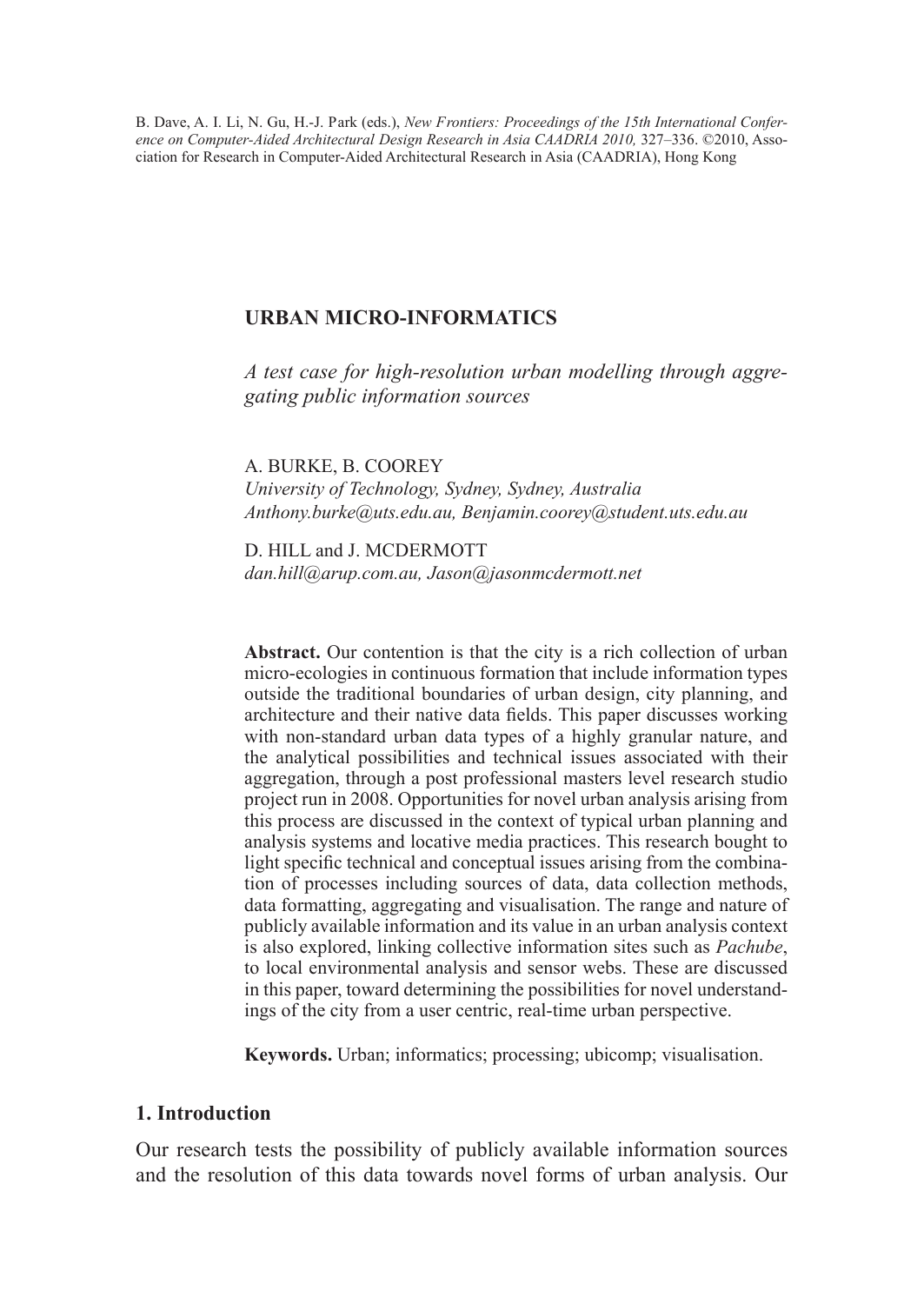contention is that the city is continuously developing a rich field of disarticulated information types and sources that operate as an ecology of information outside the traditional boundaries of urban design, city planning, architecture and locative media practices and their native data fields. These new data resources include social networking sites, environmental systems and monitors, individual and institutional information sets of various kinds, RSS news feeds, and so on, and are understood as non-standard in urban terms. Working across a multitude of heterogeneous data types requires the development of novel methods of collection and visualisation appropriate to developing urban understanding. Equally it is our contention that by virtue of their heterogeneous and non-standard nature, these information sources promote new questions of urban environments.

## 1.1. CONTEXT OF URBAN INFORMATICS

The desire to understand and systematise the city for management, planning and analysis purposes was explored by Jay Forrester in the Urban Dynamics movement of the 1960's and underpins the development of contemporary urban information systems such as GIS, simulation and satellite mapping technologies. Laurini (2001, 1), underpins a typical formulation the city as a system, noting, "A city can be described as a general system with different interconnected subsystems." The development of complex geospatial databases has also enabled combined geospatial data platforms or Spatial Data Infrastructures to be established such as those developing under the EU INSPIRE directive and the US National Spatial Data Infrastructure (NSDI) protocol. Interestingly, the ecological metaphor has been used to describe urban situations (for example Jacobs, 1961) but only recently has it begun to be implemented as a means through which analysis and testing are possible (Batty, 2005). In contrast to Laurini, Watt describes a system in ecological terms as "An interlocking complex of processes characterised by many reciprocal cause and effect pathways." (Watt, 1966, 2) Watt notes "that a principal attribute of a system is that we can only understand it by viewing it as a whole." The ecological foundation to Watt's description offers a more complex and strictly non-lineal formulation of urban relationships in contrast to the computational hierarchy model of Laurini. For our purposes, the ecological model serves well to articulate a bottom up approach to urban issues, where the boundaries to causes and effects cannot be assumed and therefore cannot be systematised in a general systems model.

GIS and agent based simulations are common foundations to contemporary urban planning and urban design strategies. These rely on large database sets in the case of GIS, or specialised code based environments for agent sim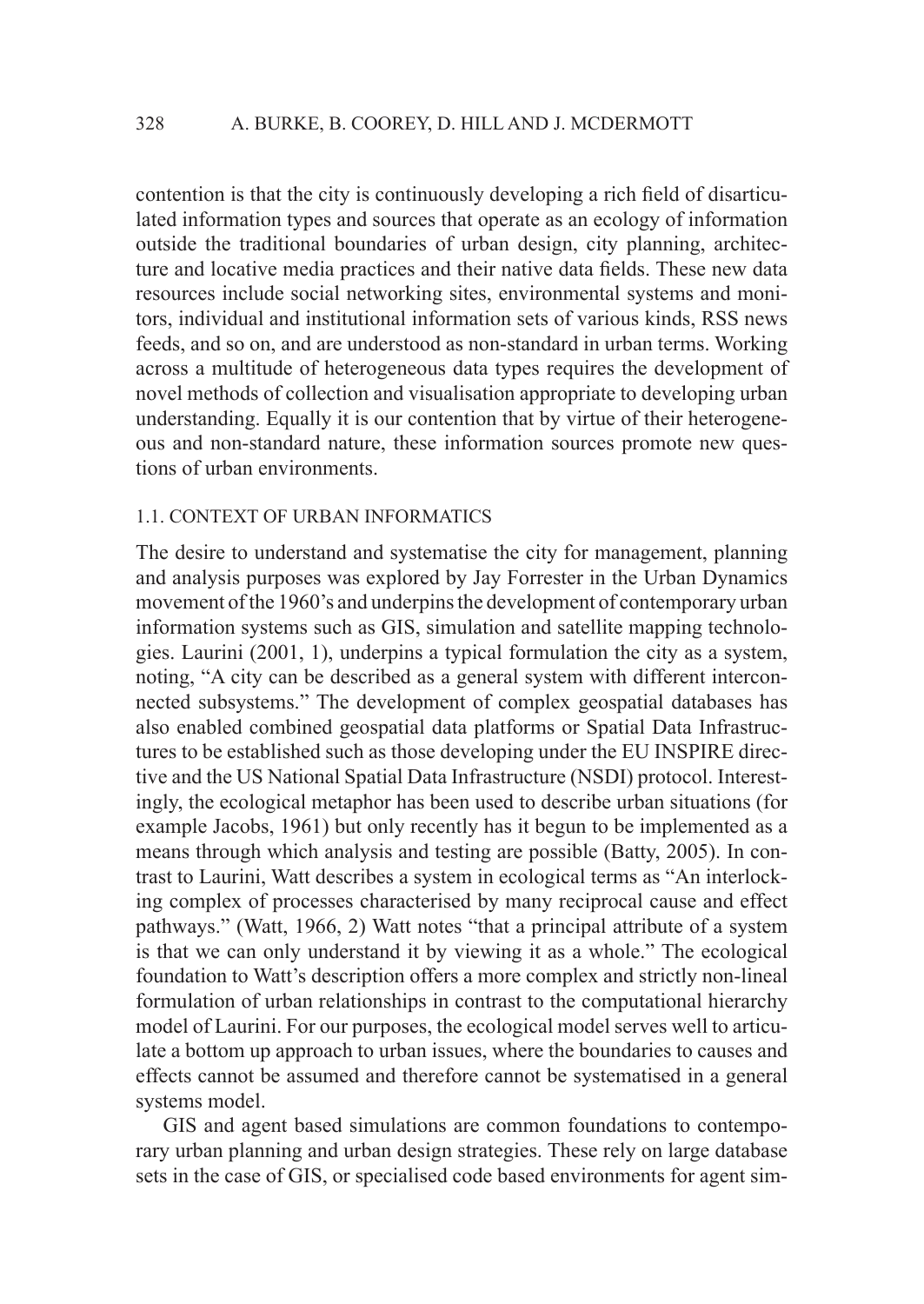ulation. GIS offers a layered overview of the urban realm, while agent based simulations attempt to capture the dynamic qualities of urban environments in action. Both of these approaches require the formulation of an abstract intellectual model of urban space based within the planning disciplines and employ disciplinary specific frameworks for identifying and incorporating appropriate data sources. A variation to this is the citizen reporting methods as discussed by Paulos (2008).

Urban informatics has begun to be tested in design practice also, typically in projects employing parametric systems and specialised disciplinary information for the creation of city information models (CIM). These models operate in the same mode as Laurini's, through structuring hierarchies of relationships in order to develop a balanced urban position according to the authors range of interests and information sources. CIM offers the possibility to test and refine urban models through versioning and analysis of a very high order, but suffer from a necessary abstraction in information translation and the need for complex hierarchical models.

Locative media strategies that tie location based information typically to a single user experience through personal media devices and their application within the city are also not new ideas to urban design, being discussed in media, art and architecture circles since at least 1996 (Townsend, 2008; Paulos, 2007; Foth, 2008; Mitchell 1996, 2004; Hill 2008). Location in this sense activates the availability of information to a single user.

#### 1.2. THE RESEARCH

This research explores a distinctly different path to those forms of urban research described above, based on the premise of uncovering non-hierarchical cause and effect relationships at a very small scale. Through capturing a range of non-traditional information sources, the intention is to gather user centered, non-simulated information types through hybridising various formats. An example of the granularity and dynamic possibilities of this kind of urban mapping was captured by in the project *Cabspotting* by Stamen Design (2005) who used a high resolution GPS trackers to visualise the invisible dynamic of San Francisco through the movement of their yellow cab fleet. Another more recent example of this strategy is the New York Talk Exchange study conducted by the Sensible Cities Lab at MIT. Through looking at high resolution patterns of phone use in New York, a startlingly different picture of the urban and social fabric and its relationship to telecommunications was possible (Ratti, 2008).

This research seeks to build on these kinds of initiatives by establishing a broader cross-section of information types that range across physical, social,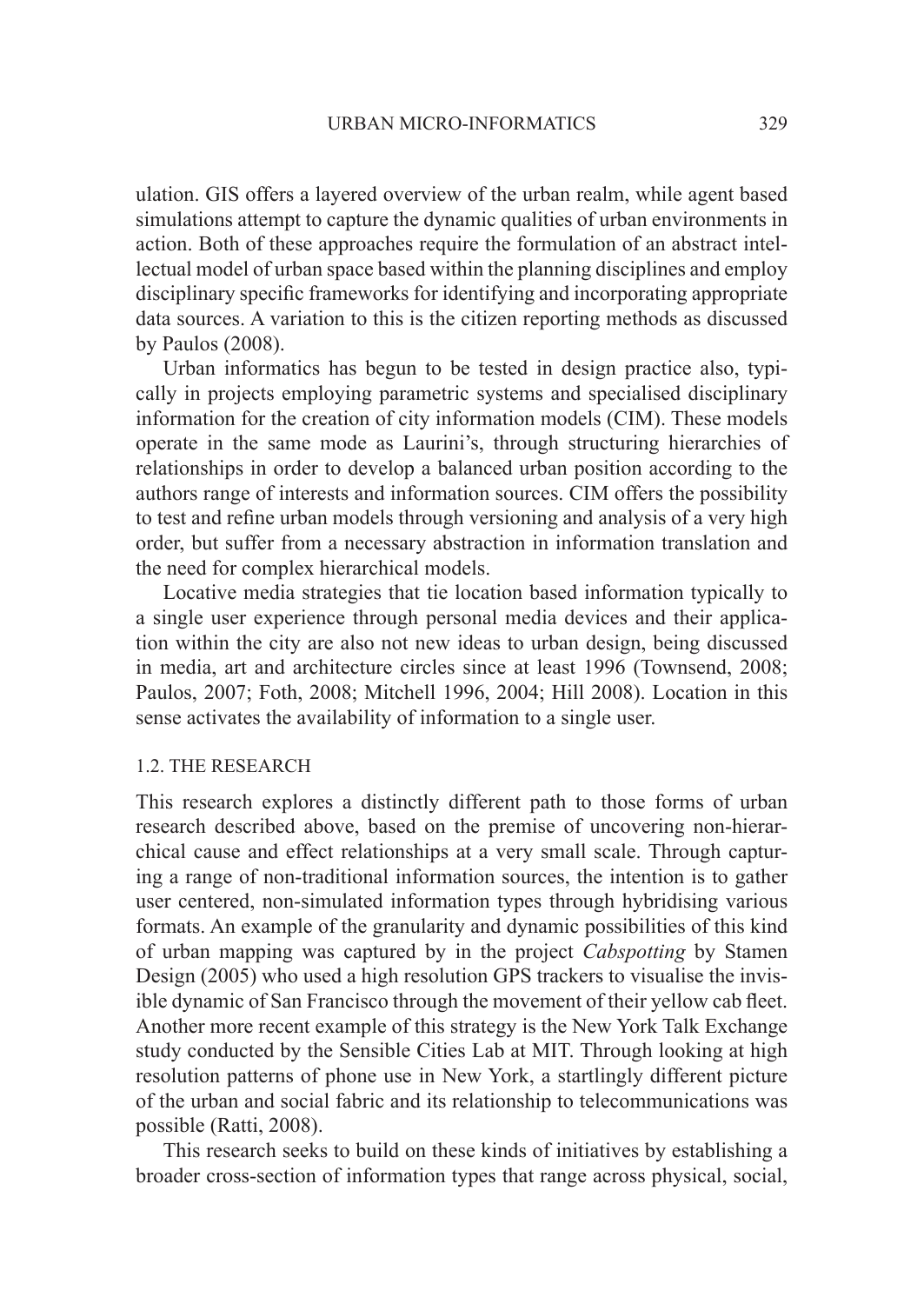and material orders so as to provide novel urban analysis opportunities. *We feel fine* (http://www.wefeelfine.org/) is an example of an application that visualises written statements of emotion along with contextual information regarding the time of writing (temperature, rainfall patterns), becoming a barometer of the emotional state of people on the Internet. The immediate impact of cross-comparing disassociated sets of data to gain new insight into the 'lived' properties of places has been demonstrated (Harris and Kamvar, 2009); with one shared element in all examples being the presentation of locative feedback of the data collected.

Our critique of existing urban planning models is with the relatively narrow bandwidth of information sources and types used to develop urban analysis, in an age of massive information expansion. Responding to urban environments through urban based systemic models also presupposes the questions involved in urban understanding and decision making. In this research, no planning or computing model was 'strategised' as a whole, rather, our interest is in emergent understandings through developing combinations of publicly available information at the highest resolution possible. This research began with an open enquiry into the range and nature of public information broadly linked to the precinct of study. Other questions about information handling across information types, methods of information gathering and techniques for hybridising and visualising data to maintain an urban analytical focus are also raised.

This research specifically aimed to test the following questions:

- What alternative formal and informal information sources are publicly available for mapping the city?
- What is the quality of these sources and at what resolution is it possible to understand the city?
- What visualisation techniques and possibilities present themselves with new forms of information when they are aggregated?
- What does this mean for urban design?

The remainder of this paper discusses the design research studio created to explore these questions.

## **2. The street as platform project**

The intensive studio comprised of instructors from planning, architecture, interaction design and media design and students of a post professional advanced architecture degree in 2008. The goal was to explore the limits of information fidelity of a very small urban area, a pedestrian bridge over a busy 5-lane inner city road at UTS in Sydney, and 'paint the fullest picture' possible for a public audience. Of particular interest was discovering what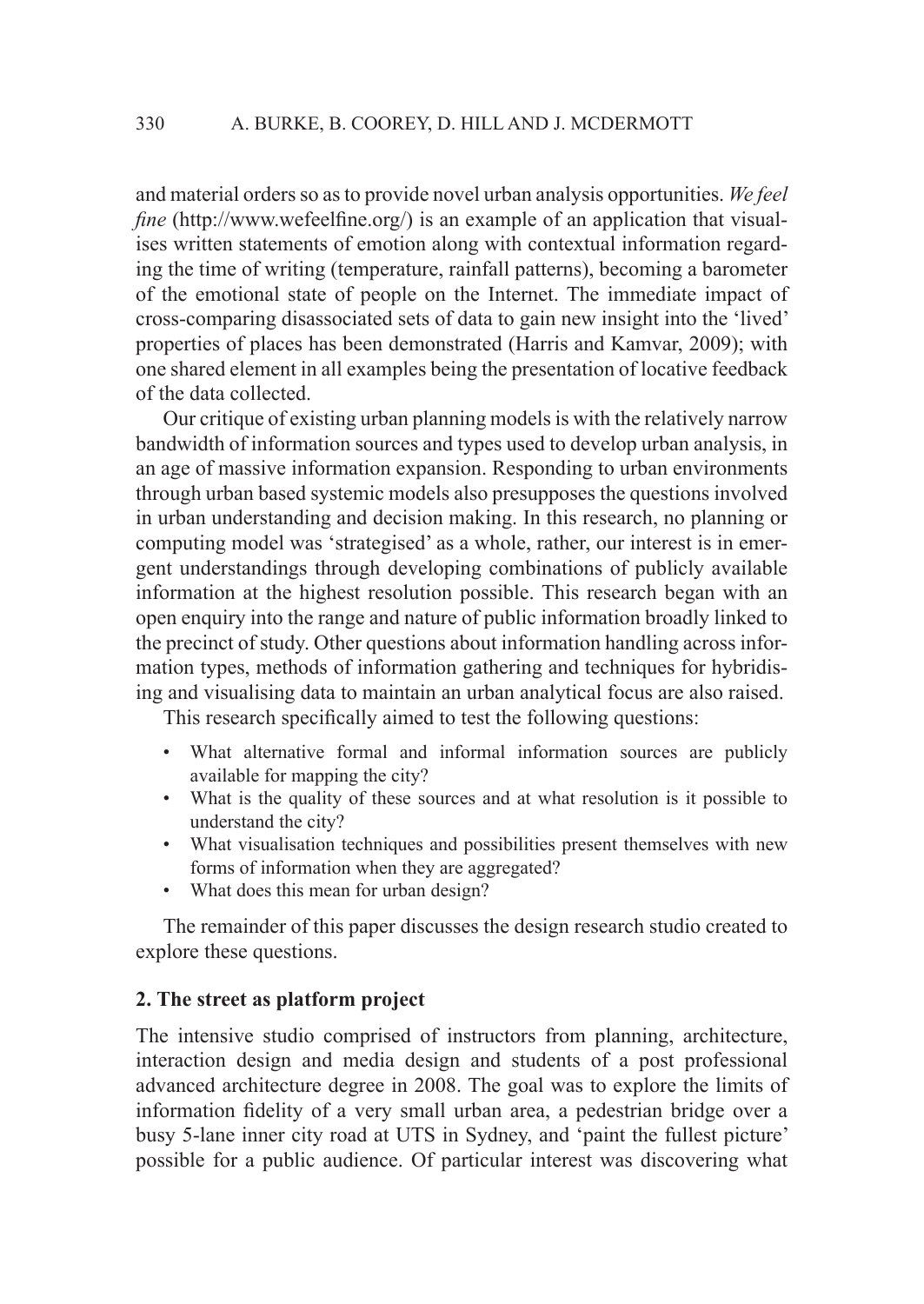alternate sources of information of the city were available, and what issues were raised when transcoding many and various sets of information towards more complex informatic assemblies. The project required designing techniques for visualising real time data, and methods for evaluating information feeds that were found to be freely available and numerous. The data collection methods used included web-scraping algorithms, RRS feeds, purpose built and third party environmental sensor networks and online open data sharing communities services (Pachube, 2009). The sources of information included local urban planning statistics, Australian interest rates trends, new feeds, social media networks, published institutional and governmental timetables and highly specific local, regional and global environmental data. Issues such as methods for collection, sources and evaluation of data were raised in this urban informatic context, as was the role of visualisation and the interpretation of data as information (Whitelaw, 2008). The project was presented to an audience of approximately 1000 people as part of an exhibition event as a projected animation.

## **3. Data sources**

Most data sources provided large amounts of highly granular dynamic data that required converting into information through several stages of processing. Collecting, parsing and formatting information from dynamic and static data sources such as RSS feeds, data logging websites or by decoding raw HTML code raised issues of update intervals, reliability and format. Once acquired, the data needs to be parsed and converted into a format that is suitable for visualisation, which may involve delimiting the data into CSV files or applying pattern-matching techniques to extract and format the data. Once formatted, the data needs to be filtered to extract the relevant information to understand the specific layer of the urban fabric and temporal correlation to other data sets. In this way the collection of data can be seen as an accumulation of individual sources, growing over time and not limited by top-down requirements that all variables be known at the start. In this process a view to an 'ecology of techniques' was developed over the development of specific tools.

A series of visualisations were developed around the specific urban environment, with the data being categorised by the particular temporal and geographic scale to which it related. Visualisations were constructed from local sensors detecting real-time activity, web data indicating suburb activity and global data including news feeds and financial movements.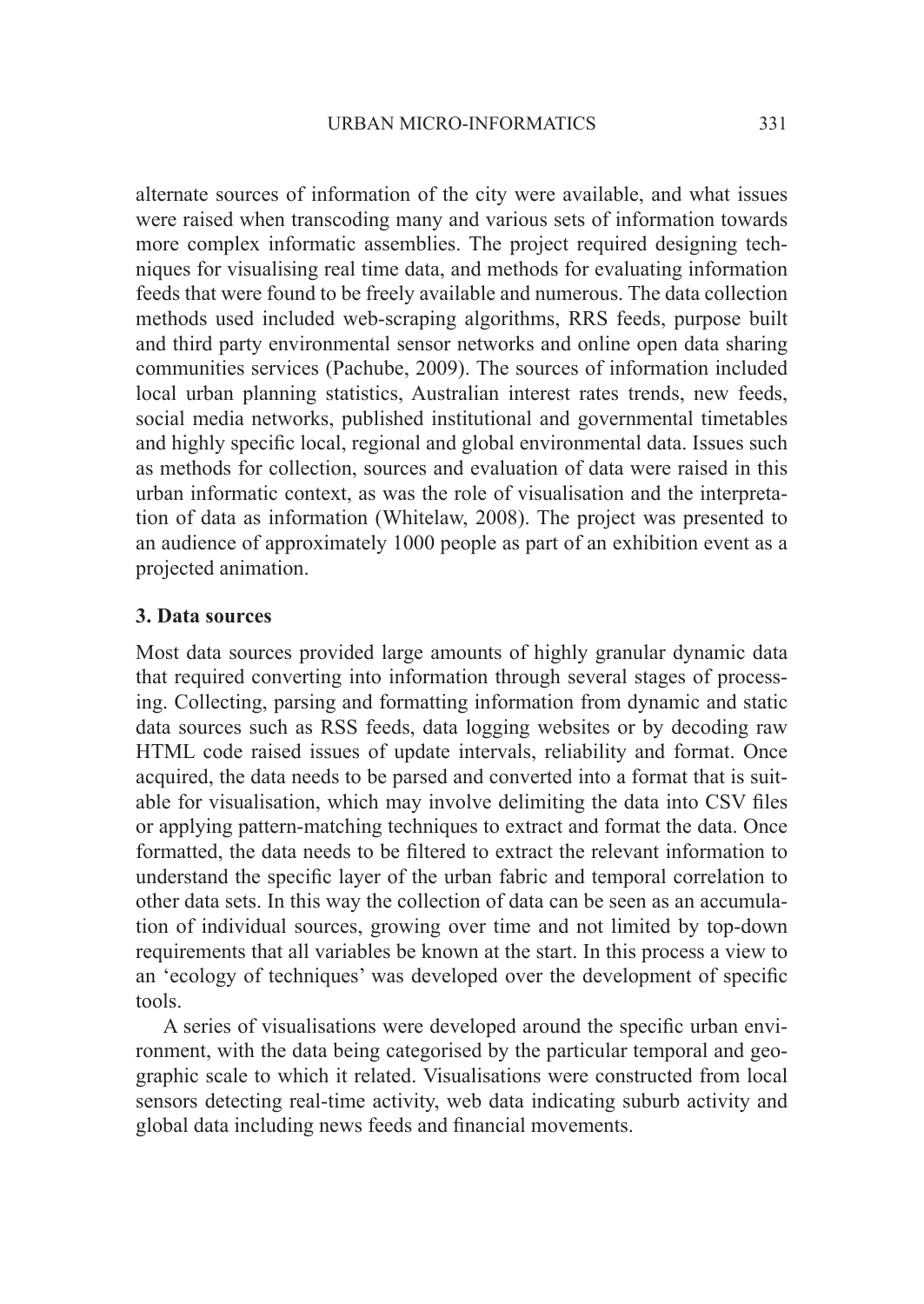#### 3.1. STREET SENSING

The setup of a system to gain an understanding of the actual use and context of pedestrian movements over the footbridge allowed site-specific localised data to form part of the information ecology. A series of sensors were located on and around the footbridge, measuring ambient environmental changes in temperature, light, and humidity. These sensors logged to centralised data locations, available for use as live data in the information visualisations. The sensors were an experimental remote location setup, utilising a new prototype board which reported its' data wirelessly over a radio protocol (designed and produced by David Lowe of CRIN at UTS). These sensors were used to relay data from the bridge to a nearby receiver computer and aside from a relatively short battery lifespan, were robust and active throughout the full period of measurement.

To visually analyse the street a camera was placed within the DAB building, simultaneously observing both the roadway and footpath in a single image. This camera was programmed to save an image every minute. These images were saved to a local storage location, which was also available for image processing and analysis. These images were analysed to outline patterns of motion from the street, including human, plant and vehicular movements. These images were saved with date and time stamps, allowing the images to be considered and used in context with the other sets of data being collected. To measure ambient sound levels a microphone was installed facing the street. The analog microphone signal was translated into a digital audio signal and converted into an audible range by a simple audio mapping algorithm. These levels were collected as an average level each minute and logged with the other sensor data.

To observe and visualise the invisible aspect of on-street activity, a number of ambient radio frequency scanning techniques designed to detect and report on radio activity (such as WIFI, mobile activity or Bluetooth) were explored. Eventually a piece of dedicated Bluetooth scanning software was selected which was able to passively scan for visible Bluetooth devices, within a range of 10-20m. This software would also log the detected devices to a centralised location, for use in the visualisations of the street. This technique was later refined and used in a site-specific data visualisation project in Sydney, *Smart light fields.*

In addition to the street sensing techniques employed for the project which were understood to be only one part of the informational e-cology, remotely accessed data was incorporated into the live visualisations. Information sources were drawn from three different scales of relevance: local, regional and global. These scales required specific translation both in time period and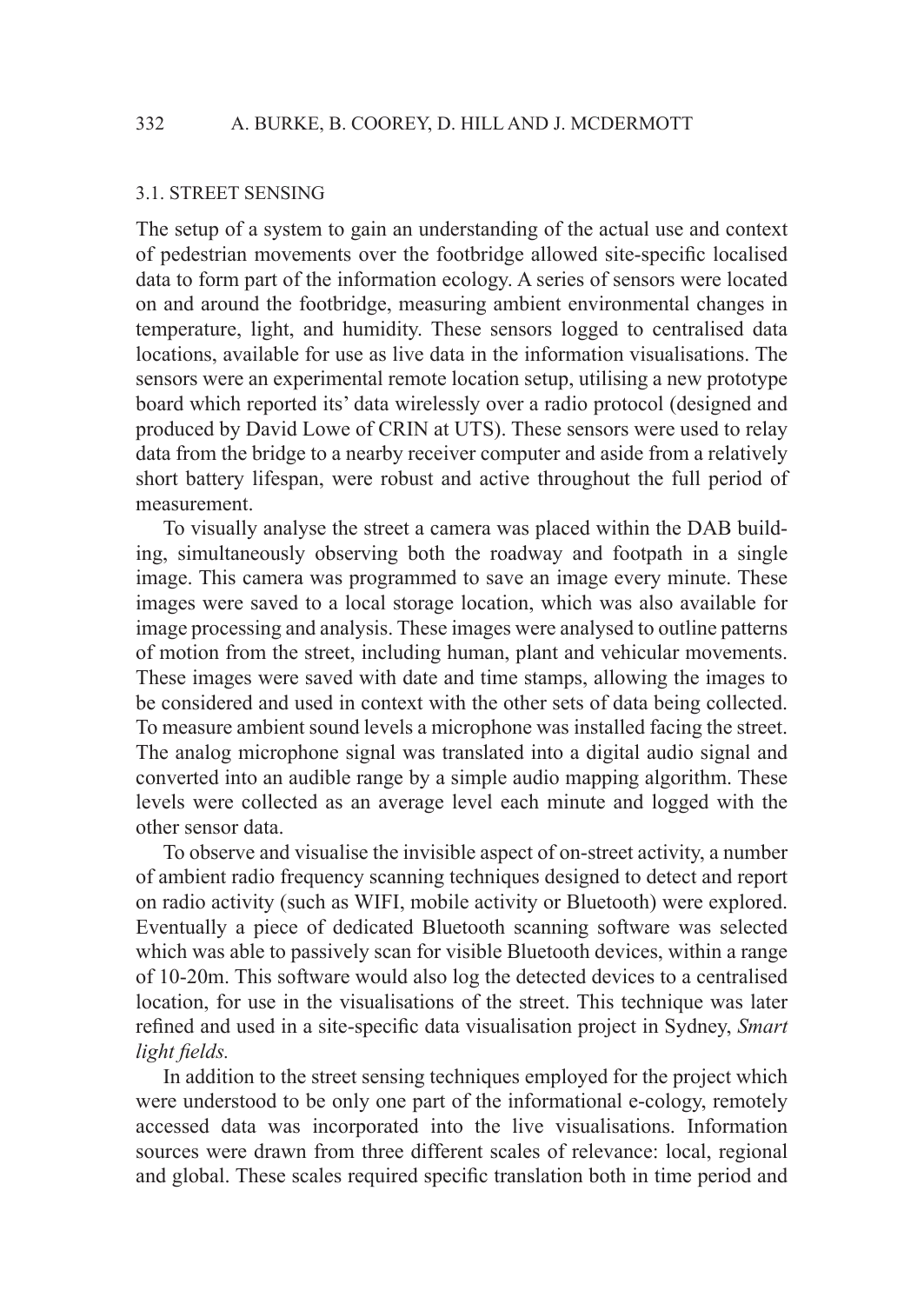data format, but also in terms of context, since traditionally isolated sets of data were being drawn in parallel to observe their overlap.

## 3.2. LOCAL SCALE

Local data was measured by the sensors, cameras and Bluetooth loggers discussed above. Wherever possible this data was published in real-time to online data sources (Pachube, Twitter), contributing to the community with our data feeds. The use of web cameras and Bluetooth loggers were most successful at this scale of detecting dynamic information such as human activity in the space. The collected visual logbook was analysed by custom software algorithms, which applied a threshold filter to each image, converting the base images to outlines based on the amount of light in each pixel. The silhouette of each image was then pieced together as an animated video of the street – as seen through the filtered process of abstraction (Gachadoat, 2008).

Manipulating the fade time and speed of playback allowed a vivid construction of the spatial dynamics under the bridge. Movement in the tree foliage provided an alternate description of local wind patterns (figure 1). Traffic and car movement was easily detected, and by focusing pixel analysis on the road area of the image, we could determine traffic patterns through light intensity variations on a 24-hour basis. It also allowed monitoring of student access patterns into the building.

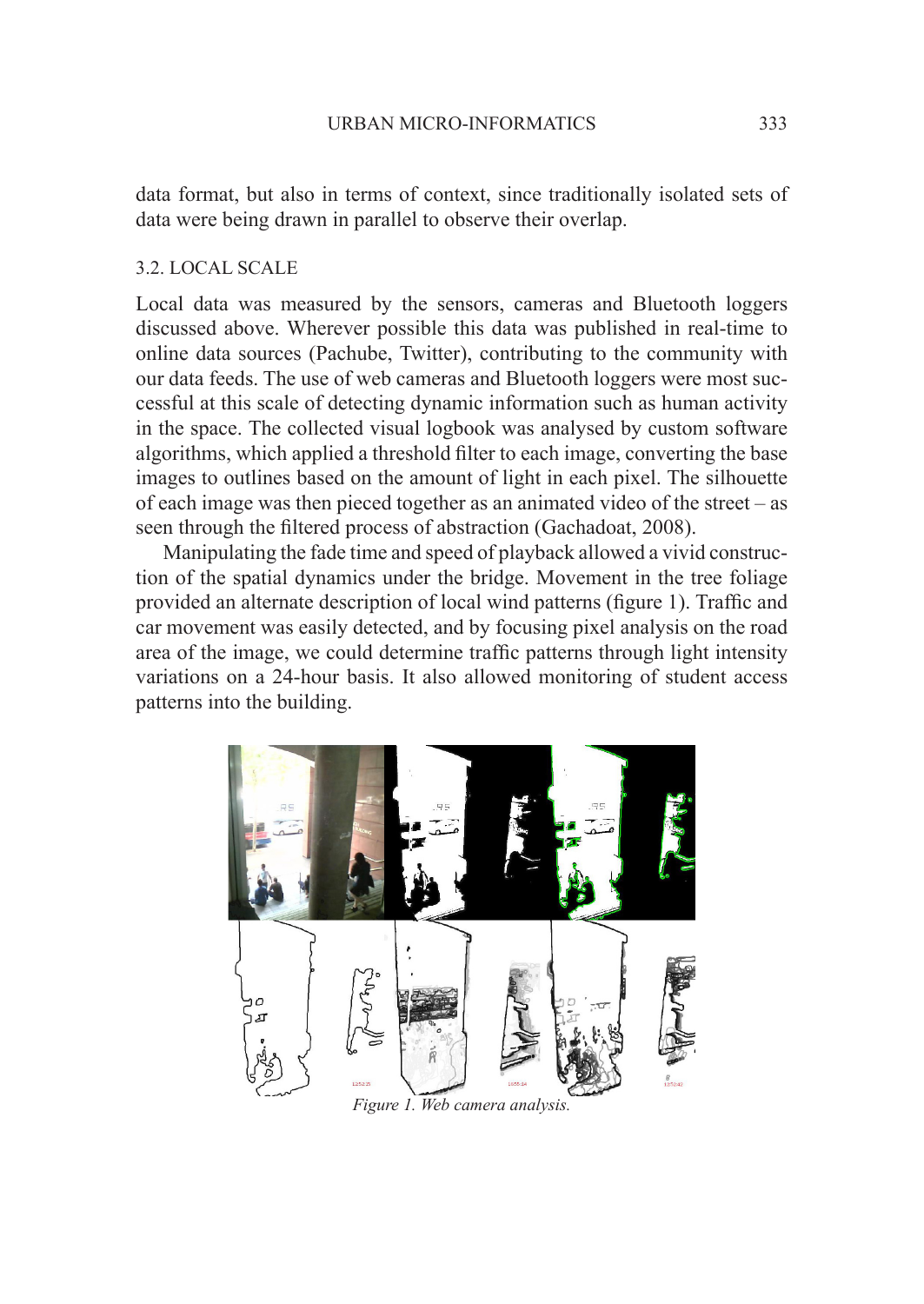#### 3.3. REGIONAL DATA

Web-scrapping techniques were used to collect information at the regional level, with the easiest method to extract data being through readily available RSS feeds. The data comes preformatted and the text can quickly be read into Processing by loading the data as text and splitting it line by line directly from the webpage. The direct link to the website means that any updates will automatically be registered in the visualisations. Designing for this required an understanding of the type of data and ability to strategise for error checking. Understanding the format of the data allows the information to be organised as it is parsed, making it available more readily for visual analysis.

At a suburban level, it was possible to extract data from the local planning authority website in regards to development applications including lodge dates, status, address, descriptions and staff member responsible. Data was also available in regards to local weather, university class timetables and traffic flow. This information was not as readily available as the local sensors, being updated daily or weekly. Construction of an overall visualisation for the area required the extrapolation of values for this data or the display of a visual cue within the visualisation process when new data arrives. This technique was experimented with the suburb wind data, which updated every 15 minutes with scripted particles bursting on the screen and flowing across the visualisation in the direction of the wind each time new data was retrieved. The data was also represented historically through a feather like time graph indicating wind strength, direction, gust, humidity and temperature (figure 2).



*Figure 2. Historical wind graph.*

#### 3.4. GLOBAL DATA

At the global scale, there was an opportunity to extract news feeds and economic data into visualisations. Stock exchange data can be read simply as a line graph that fluctuates over time. The interesting applications occurred when we were able to parse through the financial fluctuations over time whilst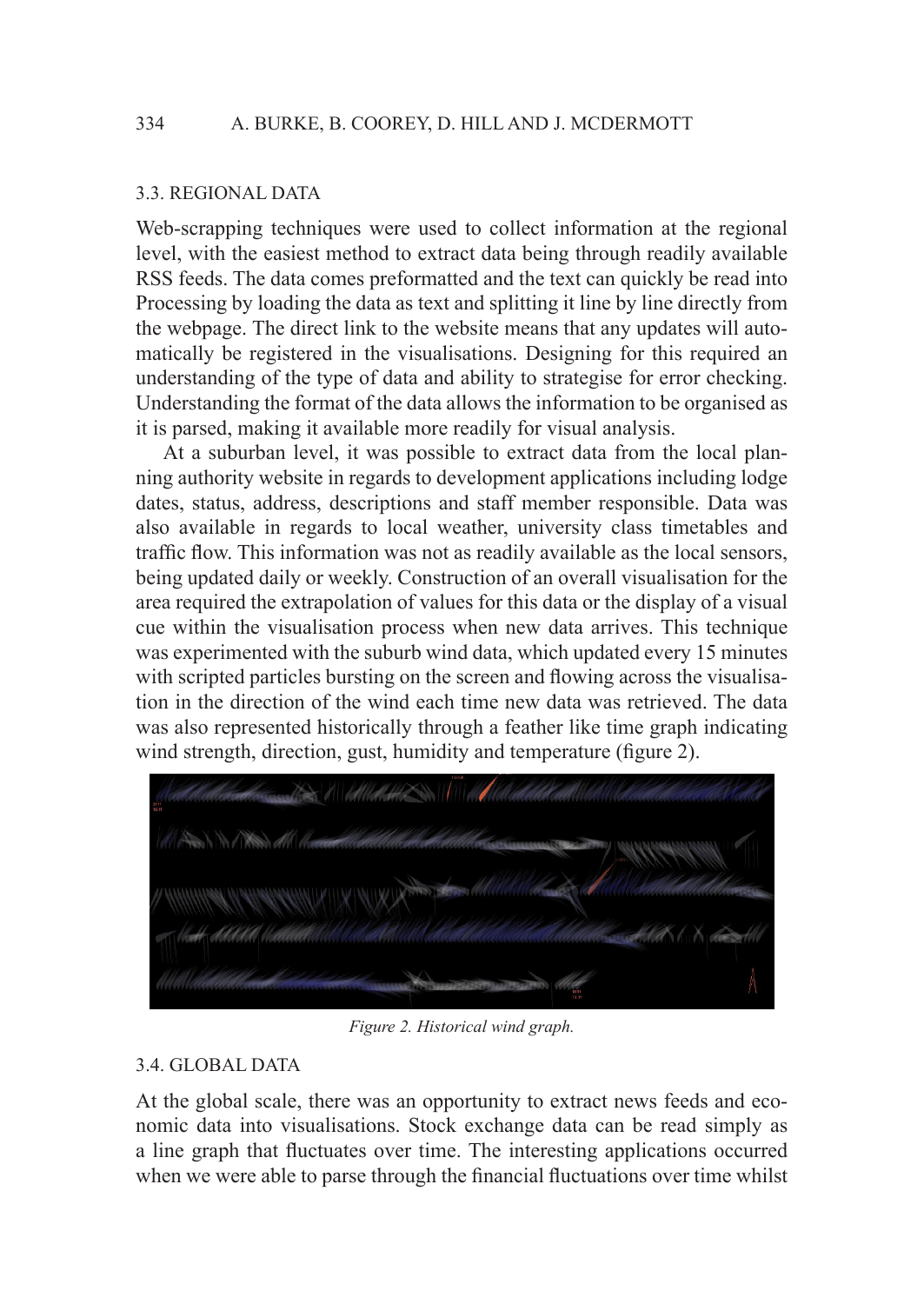correlating other data over the same time period. This was explored by connecting the financial variations over the last four years with development applications in Ultimo. We were able to map a complex relationship between the global economy, lodge and completion dates for building applications along with their approval status, down to the responsible planning officer performance records. Constructing a visualisation that provided useful data required innovative graphic techniques that allowed animation and user interaction to extract and display relevant information.

#### **4. Conclusion**

This project revealed several ways in which real time public data can be visualised, prompting us to explore two modes of visualisations; integrated data correlations (such as interest rates and housing approvals), and non-integrated or collaged information such as 15-minute wind-bursts that would pop up while viewing a different data source. In other cases such as interest rates and housing approvals being plotted simultaneously, the vastly different scales of information in combination with the depth of the local council information allowed us to speculate, down to the state of mind of a particular planner during a period became startling.

We also speculated on two immediate effects in planning and urban design as a result of this research. One is the untapped capacity of non-specialist and local participation in providing valuable and forceful local information without the need to employ expert systems. In this sense citizen agency is made highly potent in collecting and distributing data. The other impact on urban design is the overlapping of dynamic states of qualitative and quantitative data which reaches beyond traditional urban metrics, and interestingly opens speculations on possible new forms of urban indexes or metrics. We note our ability to correlate university class times with an out of synch bus schedule which may speak to "institutional fit" as a possible metric for future exploration, which is of immediate interest to local traffic planning and ambitions to foster 'campus life'.

By using publically accessible information streams from a variety of sources, it is possible to begin to visualise new forms of urban dynamics that would not be visible through traditional urban visualisation systems. Understanding the urban condition as a continuously developing rich field of disarticulated information types and sources that operate as an ecology of information offers the potentials for low cost high gain urban information of a unique type. Non-traditional urban information sources are capable of being used for urban analysis processes, if new methods for incorporating scrapping, RSS feeds, sensor webs etc in complex assemblages can be developed.